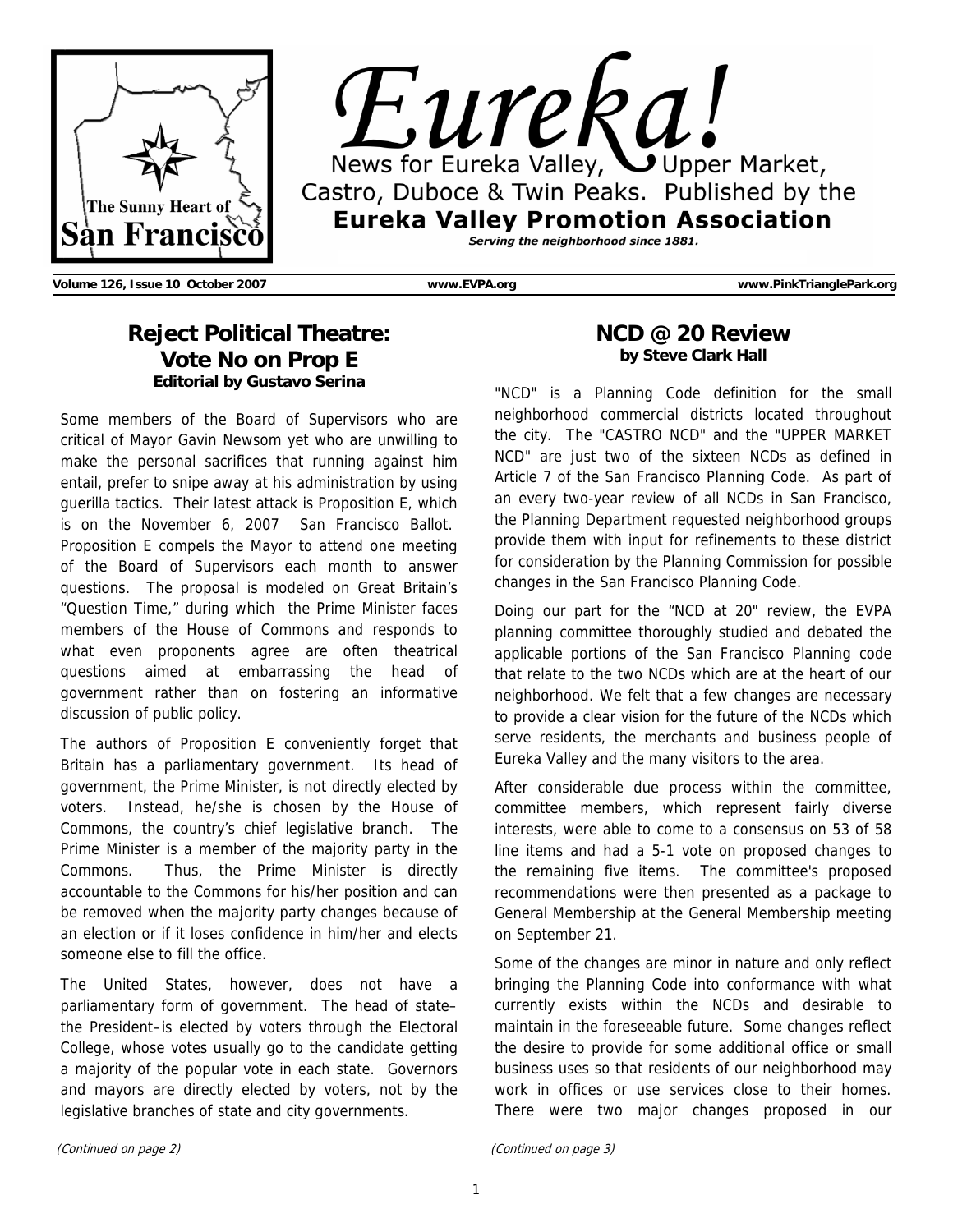## **Vote No on Prop E** (Continued from page 1) **Halloween Update**

Proposition E would make the Mayor of San Francisco accountable to the Board of Supervisors, infringing on the office's direct accountability to voters. It would erode the traditional separation of powers between the executive and legislative branches of government and shift it towards the Board, whose members are elected by a small number of constituents in their districts, rather than through city wide elections. Because it is a charter amendment, Proposition E would also constrain future mayors, not just Newsom.

If passed, Proposition E would provide Newsom's critics, who are frustrated by his enormous popularity and who disagree with his vision of the city, with an opportunity to grandstand. As political theatre, it would amuse those supervisors who enjoy publicly ridiculing and personally attacking their colleagues and other local officials. However, the issues facing San Francisco are no laughing matter. The Board's rude cross examining of the Mayor would delight his very unpopular critics–the same individuals who refuse to run against him–but would distract our elected officials from addressing the city's many problems.

## **General Membership Meeting Minutes September 2007**

- 1. Upon Motion Made and Seconded and following discussion, members did NOT approve taking a position AGAINST Cafe Flore expanding Hours of Operation to 24 hours a day and Alcohol sales to 2 AM. Upon a second Motion made and Seconded, Members approved tabling the issue.
- 2. Upon Motion Made and Seconded and following discussion. members approved the Letter to the Zoning Administrator that made recommended changes to the Upper Market and Castro Neighborhood Commercial Districts as part of the Planning Department's NCR@20 years review.

## **Upcoming EVPA Meetings**

EVPA meetings are back in the Eureka Valley Recreation Center Auditorium, 100 Collingwood (behind Cala Foods). See you there!

#### **October 18** and **November 15**

At the October 18th General Membership Meeting, District 8 Supervisor **Bevan Dufty** will discuss plans to control Halloween in the Castro. He will update members about how the police, sheriff, fire, DPW, and Alcoholic Beverage Commission will enforce laws and control crowds.

The following businesses have agreed to close early on Halloween. Please let them know you appreciate their sacrifice by patronizing them:

#### **Bars and Clubs**

The Café The Edge The Mix The Twin Peaks No Name Bar (former Metro Bar at 16th & Noe Streets)

#### **Restaurants**

Café Flore **Catch** Cove Café Eureka Restaurant & Lounge Friseé La Mediterraneé Maxfield's House of Caffeine Orphan Andy's Squat and Gobble Tangerine Restaurant



#### **Markets and Liquor Stores**

Castro Village Wine Company Cheveron @17th Swirl on castro Delano's IGA Market

## **Contact EVPA Board Members**

If you would like to volunteer or have questions, please feel free to contact any of the following EVPA Board Members:

**Frank Weiss** (President) 415-706-6597 **Demian Quesnel** (EVPA Board Member & Member of EVPA Planning Committee) 415-861-5084

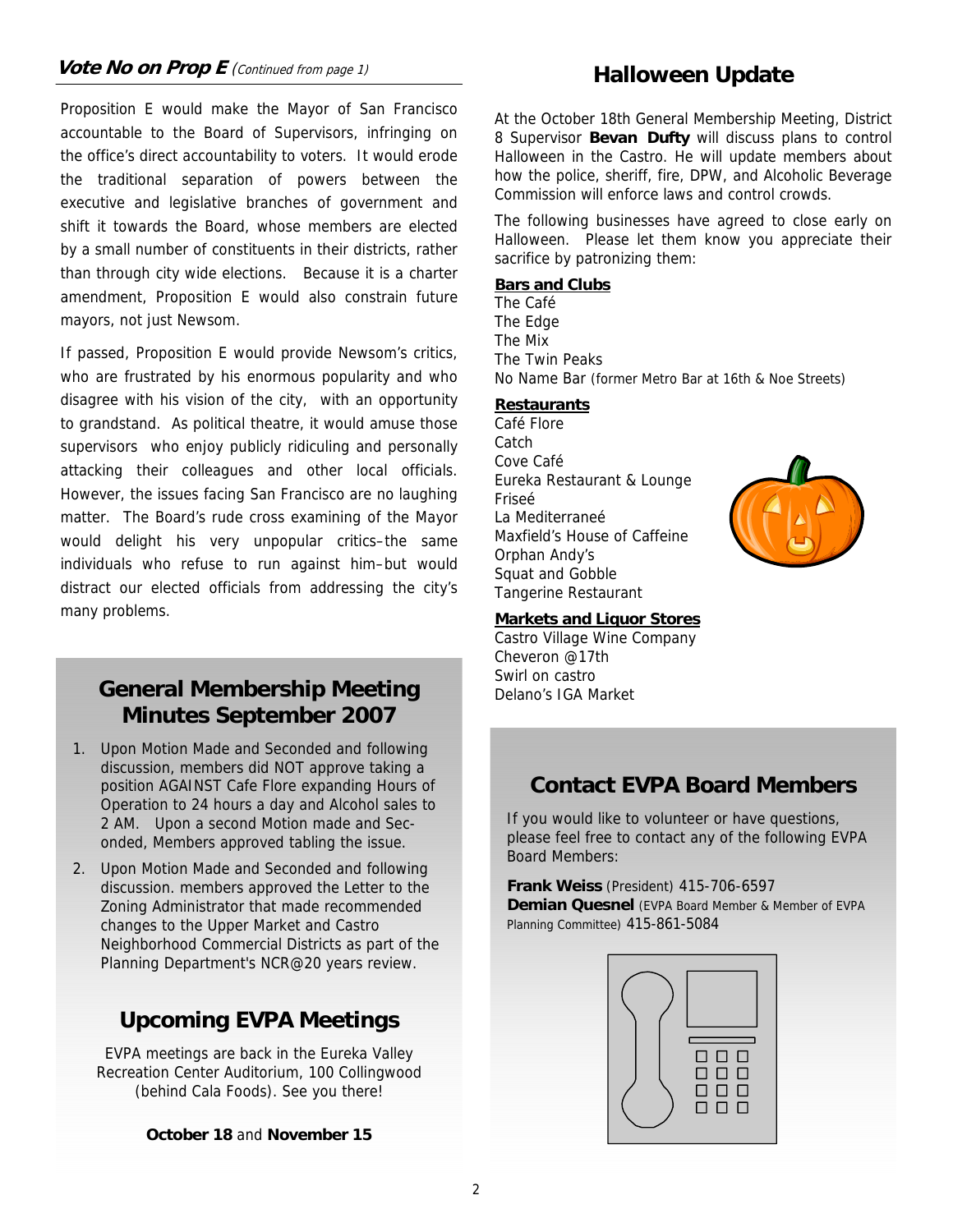recommendations:

- 1. Most controversial of the proposed changes is the addition of the Castro NCD to the list of those areas where "formula retail uses" are not allowed. We feel that for all the same reasons listed in the "findings" as presented in Section 703.3(a) of the San Francisco Planning Code (provided below), that the unique neighborhood character of the Castro NCD can only be assured and preserved through this very important and time critical zoning change. If this issue were put to the ballot box test, we predict that the vote would be overwhelmingly in favor of a formula retail ban in the Castro NCD.
- 2. The second significant change is for the "allowance with conditional use" of bars and full service restaurants within the Castro NCD, currently not allowed. We have proposed further controls of bars to include a cap on the total number allowed within the NCD and to provide for diverse ownership of new bars.

Our input is only that, public comment provided to the Planning Department as part of the initial public comment process. All comments will be presented to the Planning Commission sometime this fall. As with any ordinance, changes to the Planning Code will require further public hearings and votes at the Planning Commission and the San Francisco Board of Supervisors and signature of the Mayor. So any change on the horizon is still a long, long time away.

#### **SEC. 703.3(a) FORMULA RETAIL USES FINDINGS**

- 1. San Francisco is a city of diverse and distinct neighborhoods identified in large part by the character of their commercial areas.
- 2. San Francisco needs to protect its vibrant small business sector and create a supportive environment for new small business innovations. One of the eight Priority Policies of the City's General Plan resolves that "existing neighborhood-serving retail uses be preserved and enhanced and future opportunities for resident employment in and ownership of such businesses enhanced."
- 3. Retail uses are the land uses most critical to the success of the City's commercial districts.
- 4. Formula retail businesses are increasing in number in San Francisco, as they are in cities and towns across the country.
- 5. Money earned by independent businesses is more likely to circulate within the local neighborhood and City economy than the money earned by formula retail businesses which often have corporate offices and vendors located outside of San Francisco.
- 6. Formula retail businesses can have a competitive advantage over independent operators because they are typically better capitalized and can absorb larger startup costs, pay more for lease space, and commit to longer lease contracts. This can put pressure on existing businesses and potentially price out new startup independent businesses.
- 7. San Francisco is one of a very few major urban centers in the State in which housing, shops, work places, schools, parks and civic facilities intimately co-exist to create strong identifiable neighborhoods. The neighborhood streets invite walking and bicycling and the City's mix of architecture contributes to a strong sense of neighborhood community within the larger City community.
- 8. Notwithstanding the marketability of a retailer's goods or services or the visual attractiveness of the storefront, the standardized architecture, color schemes, decor and signage of many formula retail businesses can detract from the distinctive character of certain Neighborhood Commercial Districts.
- 9. The increase of formula retail businesses in the City's neighborhood commercial areas, if not monitored and regulated, will hamper the City's goal of a diverse retail base with distinct neighborhood retailing personalities comprised of a mix of businesses. Specifically, the unregulated and unmonitored establishment of additional formula retail uses may unduly limit or eliminate business establishment opportunities for smaller or mediumsized businesses, many of which tend to be nontraditional or unique, and unduly skew the mix of businesses towards national retailers in lieu of local or regional retailers, thereby decreasing the diversity of merchandise available to residents and visitors and the diversity of purveyors of merchandise.
- 10. If, in the future, neighborhoods determine that the needs of their Neighborhood Commercial Districts are better served by eliminating the notice requirements for proposed formula retail uses, by converting formula retail uses into conditional uses in their district, or by prohibiting formula retail uses in their district, they can propose legislation to do so.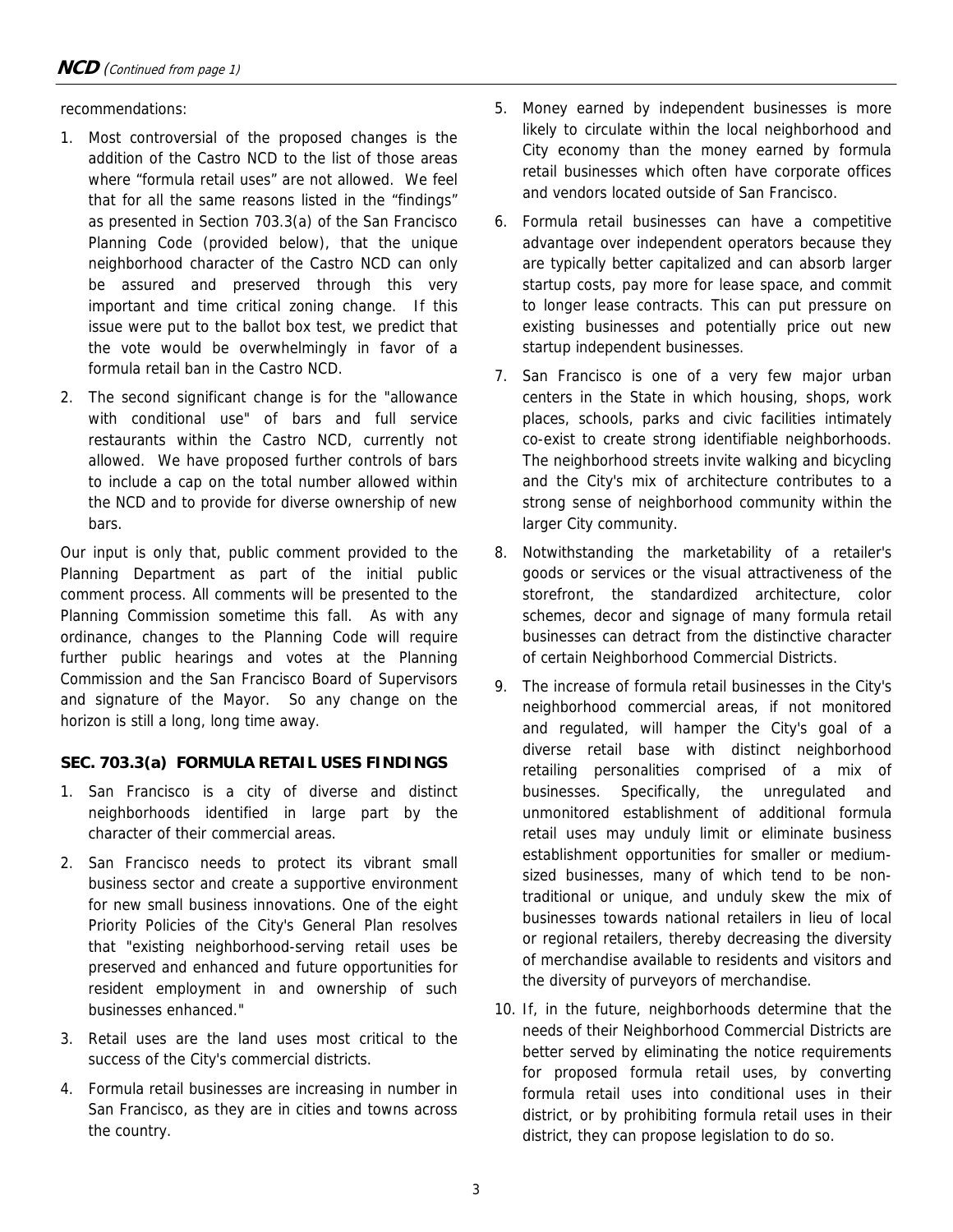## **Photos from Our Neighborhood**

**by Frank Weiss** 

FILM

**THE REAL** 

**Twin Peaks Tavern** The entry to Twin Peaks Tavern has new tile work and shiny new newspaper racks nearby.

**New Newspaper Racks** More shiny newsracks on 18th Street next to Walgreens have improved the look of the neighborhood.

> **BofA Building Keystone** A decorative keystone on the former Bank of America building (now Diesel clothing) keeps watch over Harvey Milk Plaza at Market and Castro streets.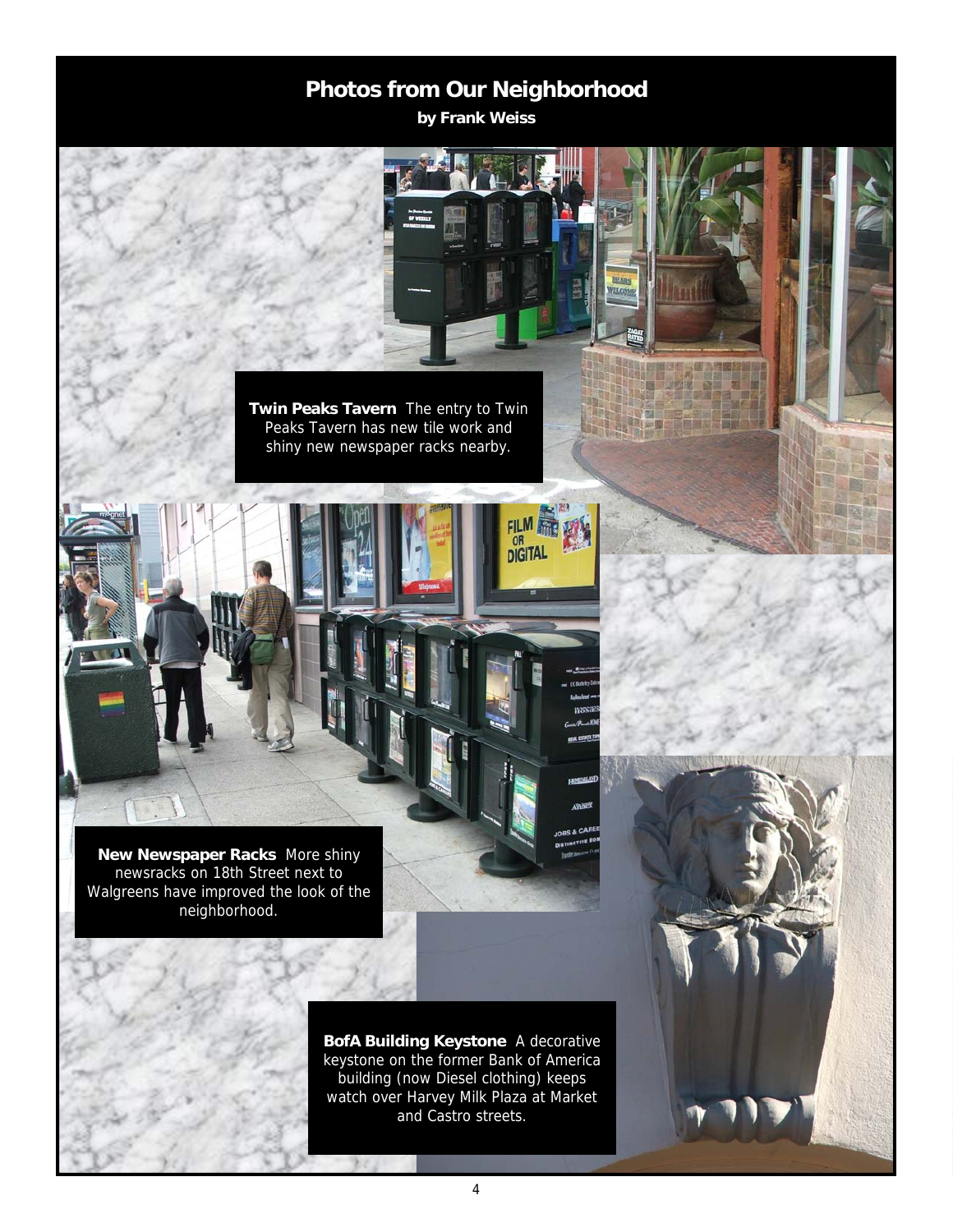## **General Membership Meeting**

Thursday, October 18, 2007 @ 7:30PM **Eureka Valley Recreation Center 100 Collingwood St.** 

#### **AGENDA:**

- 1. Introductions
- 2. Approval of the Minutes (Action Item)
- 3. Update on Kiosk
- 4. Update on Eureka Valley Foundation
- 5. Announcement of 2008 Officers and Board Nominations and Election in November
- 6. Support for 376 Eureka Project (Action Item)
- 7. Halloween Update (Bevan Dufty)



#### **2362 Market Street**

## **Custom Services**

Install Shelving Make a Door Fit Pack Things to Ship Small Carpentry Jobs Organize Your Storage Assemble Kit Furniture

Some Plumbing/Electric Restore/Install Artwork **Build Bookcase to Fit Consumer Advice** Short Notice Jobs Organize a Move

#### **Bob 336-7330** bob@bobburnside.com

Want to clean up our neighborhoods? Green the City? Help solve homelessness, and promote sensible housing policy?



Join SF's grass-roots quality of life group! free to join: www.plancsf.org



# COP SHING

- B/W & Color Copies
- · Business Cards & Letterhead
- Brochures, Newsletters
- Signs & Banners
- Laminating & Mounting
- Binding & Folding
- Digital Printing
- Large Format Printing
- Desktop Publishing
- PC & Macintosh Rentals
- Internet Access
- Fax Services



#### 2336 MARKET STREET in the Castro

TEL 415.431.6725 FAX 415.431.1456 Castro@CopyCentral.com www.CopyCentral.com